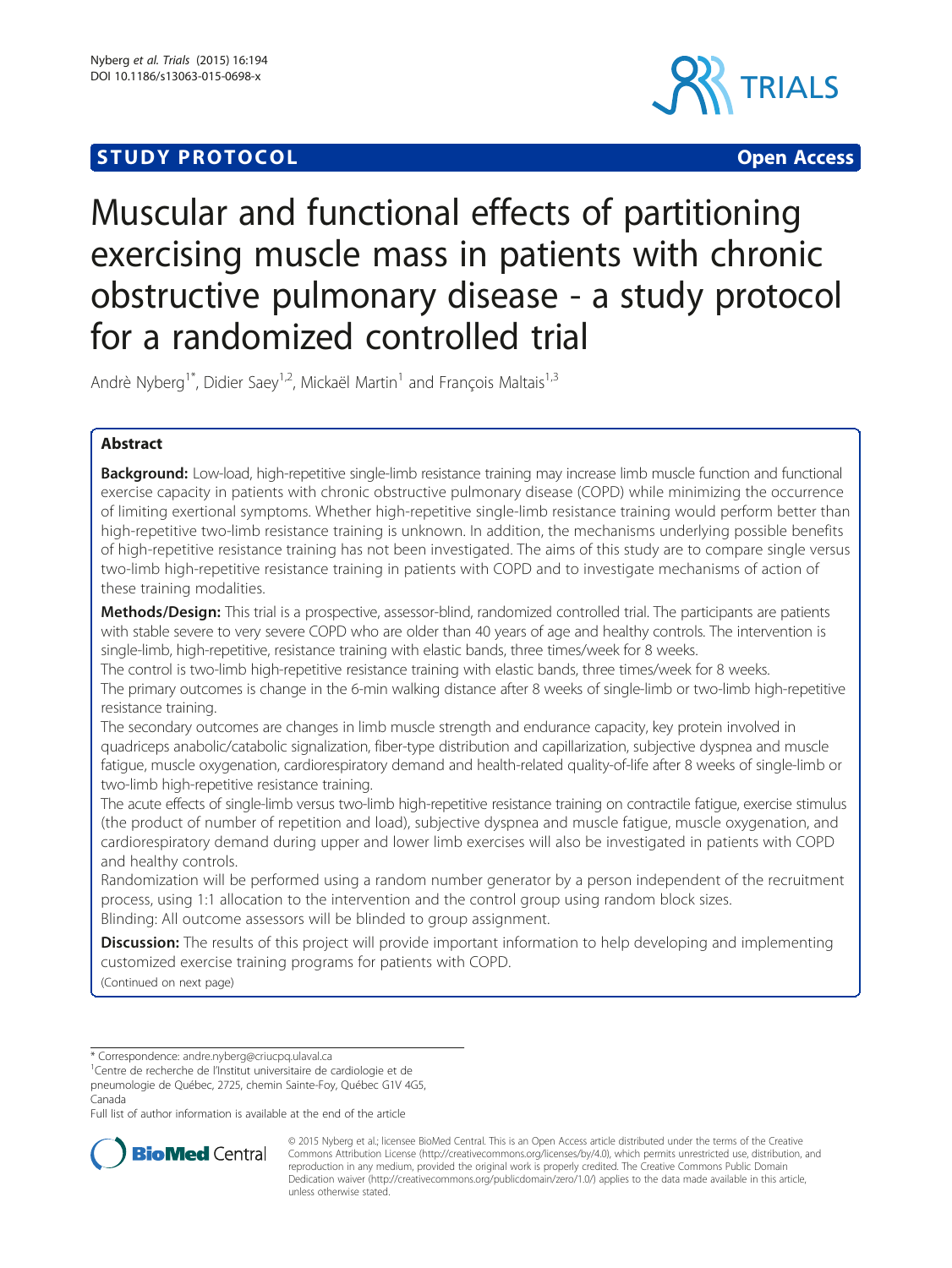#### (Continued from previous page)

Trial registration: ClinicalTrials.gov Identifier [NCT02283580](https://clinicaltrials.gov/ct2/show/NCT02283580) Registration date: 4 November 2014. First participant randomized: 10 November 2014.

Keywords: COPD, Elastic resistance, Exercise capacity, Dyspnea, High-repetitive, Mechanisms, Quality of life, Randomized controlled trial

#### Background

The key disabling features in chronic obstructive pulmonary disease (COPD) include exercise intolerance, dyspnea and leg fatigue [[1-3](#page-8-0)]. Increased dyspnea during physical activity is also a major reason for patients seeking medical care and is associated with lower quality of life [[4\]](#page-8-0). Limb muscle dysfunction is another frequent manifestation of COPD. Decreased limb muscle strength and endurance have been documented in this disease [[5,6\]](#page-8-0). Since limb muscle dysfunction in COPD is strongly associated with exercise intolerance, improving muscle function is of upmost importance. Limb muscle weakness is considered as a significant determinant of reduced exercise capacity in COPD [\[6\]](#page-8-0) and is present in all stages of the disease [\[7](#page-8-0)]. As a consequence, most previous studies on resistance training in patients with COPD primarily focus on increasing muscle strength, typically using high loads and low number of repetitions [[6,8\]](#page-8-0). However, the benefits of this resistance training strategy on functional capacity (for example, walking) are small in this group of patients [[8\]](#page-8-0). Since quadriceps endurance is a determinant of physical activity level [\[5](#page-8-0)] and may be reduced to a larger extent than quadriceps strength [[9,5\]](#page-8-0), the possibility of improving limb muscle endurance is of interest. To achieve this goal, highrepetition resistance exercises is recommended [\[10\]](#page-8-0). Furthermore, regardless the type of exercise performed, achieving an optimal exercise stimulus for involved muscles could be challenging in patients with COPD because ventilatory limitation and dyspnea may occur prior to contracting muscles being maximally stressed [\[11,12](#page-8-0)]. This is of importance because the degree of exercise stimulus is central to optimize benefits from the exercise training performed.

Partitioning the exercising muscle mass (that is, exercising using a single limb at a time) is a novel strategy used to reduce the extent to which the ventilatory limitation hinders the ability to reach sufficient exercise stimulus and to optimize the effects of the exercise training in patients with COPD [\[13\]](#page-8-0). A randomized controlled study using the concept of partitioning the exercising muscle mass performed as high-repetitive single-limb resistance training have recently been conducted by our group [[14](#page-8-0)]. All resistance exercises within this study were executed with a single limb at a time in order to minimize to load

on the ventilatory system to maximize the muscle-specific exercise stimulus [[15,14\]](#page-8-0). It was found that 8 weeks of high-repetitive single-limb resistance training can improve walking capacity and muscle function while avoiding the occurrence of limiting exertional symptoms in patients with moderate to severe COPD [\[14\]](#page-8-0). However, since there was no active comparator, we do not know whether the single-limb execution of the resistance exercises would be more beneficial than when involving larger amount of muscle mass [\[16,17,14](#page-8-0)]. It could be anticipated that partitioning the exercising muscle mass during high-repetitive resistance training would allow the patients to maintain a high number of repetitions while being able to use higher loads or higher local training intensities than if a larger amount of muscle mass would be involved (for example, exercising with both legs or both arms simultaneously).

Another limitation of our study on high-repetitive single-limb resistance training is that potential structural and muscle adaptations could not be confirmed as the mechanisms underlying the improvements were not assessed [[14](#page-8-0)]. The impact of high-repetitive resistance training on muscle fatigue was also not explored. This is potentially important considering that unpublished data from our laboratory indicate that high-repetitive singleleg exercise may induce muscle fatigue in the absence of muscle deoxygenation, considering that larger training effects have been shown in patients with COPD who develop quadriceps contractile fatigue during exercise training [[18\]](#page-8-0).

Lastly, the majority of patients included in this previous research had moderate airflow limitation, whereas highrepetitive single-limb resistance training would appear particularly suited for patients with advanced ventilator limitation. Thus, the overall aim of the current project is to investigate the muscular and functional effects of highrepetitive resistance training, in patients with severe to very severe COPD and to better understand the mechanisms of action of this training modality.

#### Methods/Design

The study is a prospective, assessor-blind, block randomized, controlled, parallel-group trial constructed in accordance to the consolidate standards of reporting trials guidelines [\[19,20\]](#page-8-0) (Figure [1](#page-2-0)). The study contains a chronic and an acute phase. In the chronic phase, the benefits of 8 weeks of single-limb and two-limb high-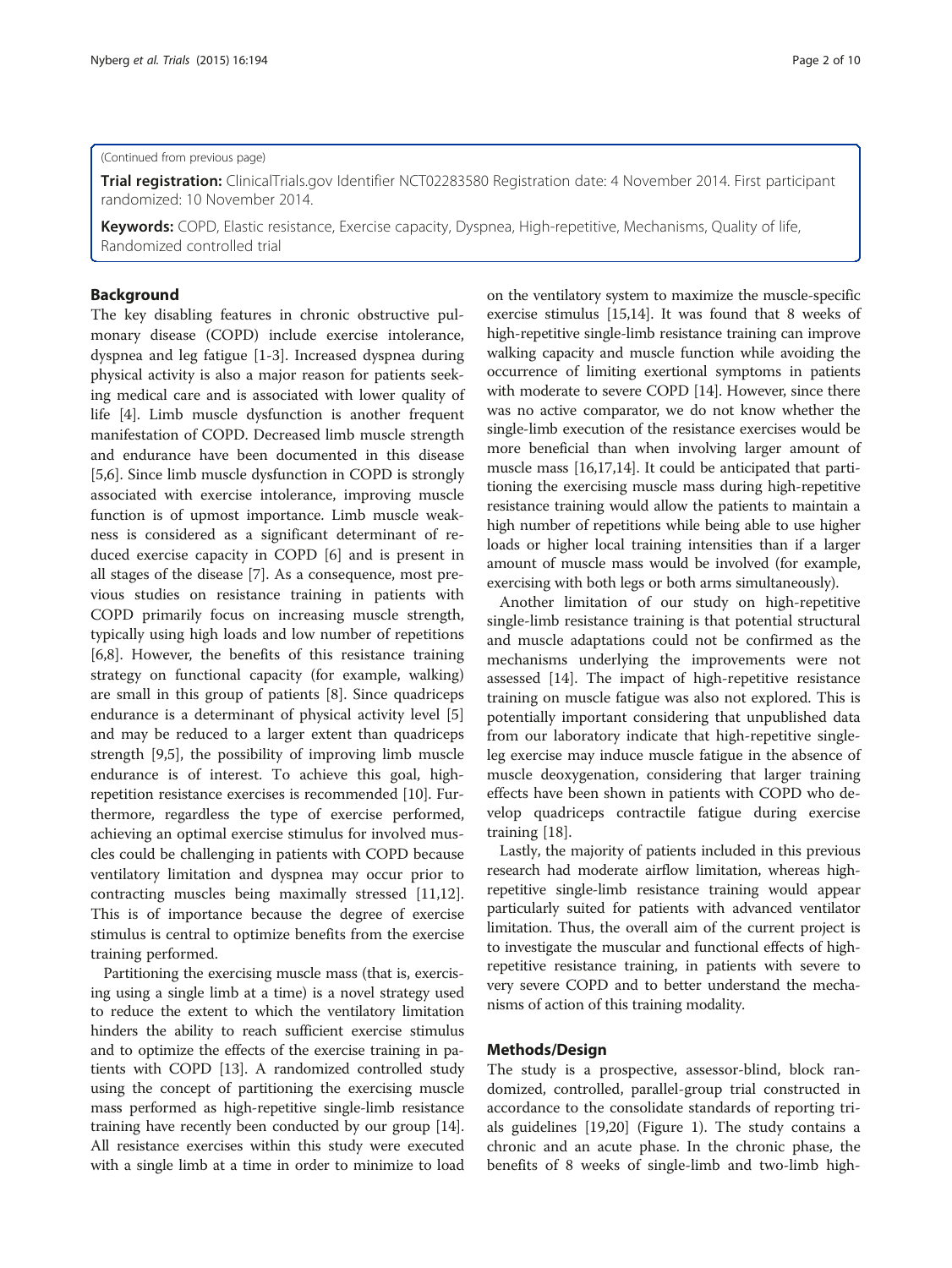<span id="page-2-0"></span>

repetitive resistance training will be compared in patients with severe and very severe COPD. The acute phase will be used to investigate, at baseline, the acute physiological effects of single-limb and two-limb highrepetitive resistance training in patients with COPD and also in healthy controls. An overview of the two phases including a description of the testing procedure can be seen in Table [1](#page-3-0).

# **Objectives**

# Primary outcome

The primary outcome is change in the 6-min walking distance after 8 weeks of single-limb versus two-limb high-repetitive resistance training.

# Secondary outcomes

The secondary outcomes are changes in the following:

1. quadriceps endurance capacity;

- 2. key protein involved in quadriceps anabolic/catabolic signalization, fiber-type distribution, enzymatic activities and capillarization;
- 3. dyspnea and muscle fatigue perception;
- 4. quadriceps oxygenation;
- 5. cardiorespiratory response; and
- 6. health-related quality-of-life, after 8 weeks of single-limb versus two-limb high-repetitive resistance training.

Secondary outcomes will also include acute effects of single-limb versus two-limb high-repetitive resistance exercises on the following:

- 1. quadriceps contractile fatigue,
- 2. exercise stimulus,
- 3. dyspnea and muscle fatigue perception,
- 4. muscle oxygenation and cardiorespiratory demand, and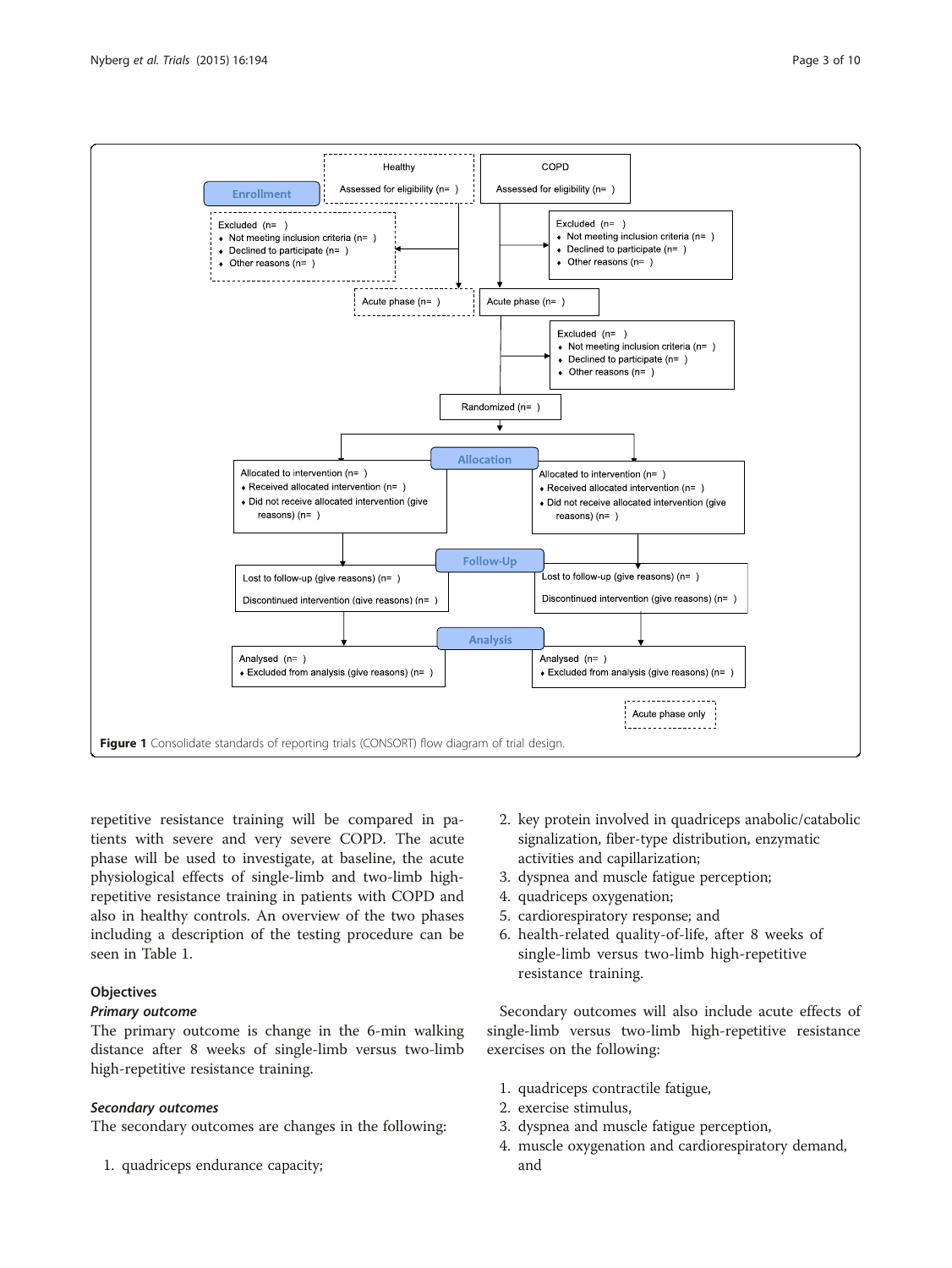# <span id="page-3-0"></span>Table 1 Acute and chronic phase description

| Acute phase<br>Patients with COPD & Healthy controls |                                                                      |        | <b>Chronic Phase</b>                        |                                    |                                                                   |
|------------------------------------------------------|----------------------------------------------------------------------|--------|---------------------------------------------|------------------------------------|-------------------------------------------------------------------|
|                                                      |                                                                      |        | <b>Patients with COPD</b>                   |                                    |                                                                   |
| Visit 1                                              | Visit 2 and 3*                                                       | R<br>Α | Training                                    | Visit 4                            | Visit 5 and 6                                                     |
| • Anthropometrics                                    | • Muscle biopsy<br>or 6MWT                                           | N<br>D | High-repetitive single<br>limb elastic band | • Anthropometrics                  | • Muscle biopsy (one visit)                                       |
| $\bullet$ Voorips<br>questionnaire                   |                                                                      | M<br>Ζ | resistance training                         | $\bullet$ Voorips<br>questionnaire | High-repetitive single limb or two<br>limb elastic band exercises |
| • CAT questionnaire †                                | High-repetitive single<br>limb or two limb elastic<br>band exercises | Ο<br>N |                                             | • CAT questionnaire                |                                                                   |
|                                                      |                                                                      |        |                                             | · Isokinetic<br>measurements       |                                                                   |
| • Pulmonary function                                 |                                                                      |        |                                             | $\bullet$ UULEX                    | • Muscle oxygenation                                              |
| · Isokinetic<br>measurements                         |                                                                      |        |                                             | $\bullet$ 6MWT                     | • Cardiorespiratory response                                      |
| $\bullet$ UULEX $\dagger$                            | • Muscle oxygenation                                                 |        |                                             |                                    | • Exertional symptoms                                             |
| $\bullet$ 6MWT $\dagger$                             | • Cardiorespiratory<br>response                                      |        |                                             |                                    | • Muscle fatigability                                             |
| $\bullet$ 25 RM testing                              | • Exertional symptoms                                                |        |                                             |                                    | • Exercise stimulus                                               |
|                                                      | • Muscle fatigability                                                |        | High-repetitive two limb                    |                                    |                                                                   |
|                                                      | • Exercise stimulus                                                  |        | elastic band resistance training            |                                    |                                                                   |
| <b>Baseline measurements</b>                         |                                                                      |        | 8 weeks training                            | Post assessment                    |                                                                   |

\*Visit order is randomized. All visits are sepearated by at least 48 h.

†Only performed by patients with COPD.

6MWT, 6-minute walk test; CAT, COPD Assessment Test; COPD, chronic obstructive pulmonary disease; RM, repetition maximum, UULEX, unsupported upper limb exercise test.

5. limb muscle function (maximal strength and endurance).

# Hypotheses

The following hypotheses are proposed:

- 1. Single-limb high-repetitive resistance training will provide a larger gain in the 6-min walking distance than the two-limb high-repetitive resistance training in patients with severe to very severe (stage 3 to 4) COPD.
- 2. Eight weeks of single limb high-repetitive resistance training will be associated with larger physiological (muscle endurance, fatigue and deoxygenation) and structural (muscle protein synthesis, fiber-type distribution and capillarization) adaptations to training, and lower cardiorespiratory demand, as well a greater increase in health-related quality-of-life in comparison to two-limb high-repetitive resistance training.
- 3. Two-limb high-repetitive resistance training will lead to larger restraints on the ventilatory system and higher dyspnea scores and, to reduced muscle fatigue, deoxygenation and localized exercise stimulus in comparison to single-limb high-repetitive resistance training in patients with

COPD. Healthy controls will be able to train both legs/arms simultaneously without central constraints and with no differences in muscle fatigue or exercise stimulus between the two highrepetitive regimens.

# **Settings**

The study will be performed at Institut Universitaire de cardiologie et de pneumologie de Québec, Québec, Canada. Recruitment and data collection will begin in November 2014.

# Sample size and eligibility criteria

A total of 30 patients will be included. This sample size was calculated with the premises that 13 patients in each group would be required to obtain sufficient power to detect a 34-m (±30) between-group difference in the 6-minute walk test (6MWT),  $\alpha = 0.05$ ,  $\beta = 0.20$  (80%) power), and a two-tailed test of significance, based on the previous study on high-repetitive resistance training in COPD [\[14\]](#page-8-0). We are aiming to detect at least a 30-m difference between the two groups since this value is considered to be clinically significant in this population [[21\]](#page-8-0). Considering a 15% drop-out rate in this type of study, a total of 30 patients will be recruited. In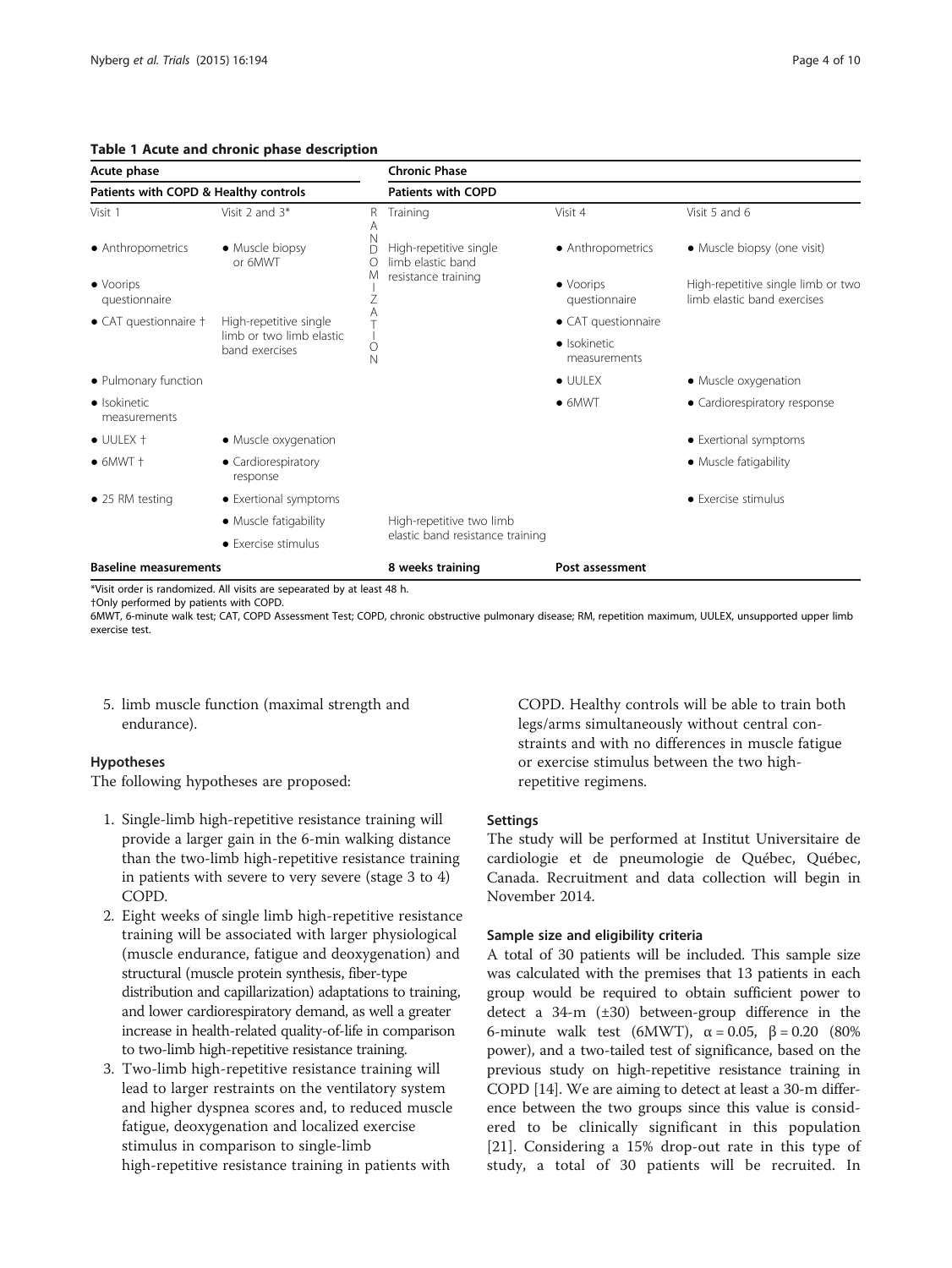addition, for the acute phase of this protocol, a sample size of 11 patients with COPD and 11 controls is required to detect a relevant mean difference of 11% (±9) in limb muscle contractile fatigue between single-limb and twolimb execution of the exercises performed in the acute phase of this protocol for an  $\alpha = 0.05$ ,  $\beta = 0.20$  (80%) power), and a two-tailed test of significance based on a study by Rossman et al. comparing single-leg to two-leg knee extension in healthy adults [\[22](#page-8-0)].

Inclusion criteria (chronic obstructive pulmonary disease) The inclusion criteria for participation in the trial are as follows:

- 1. age  $\geq 40$  years,
- 2. cumulative (current or previous) smoking history > 10 pack-years, and
- 3. postbronchodilator  $FEV_1 \ge 50\%$  predicted Global Initiative for Chronic Obstructive Lung Disease Spirometric stage 3 or 4 [[4\]](#page-8-0).

### Exclusion criteria

The exclusion criteria for participation in the trial are as follows:

- 1. recent COPD exacerbation (< 6 weeks),
- 2. neuromuscular and/or orthopedic disorders that compromise participation to an exercise program,
- 3. recent cancer,
- 4. unstable cardiac disease and cardiac stimulator,
- 5. asthma (current),
- 6. low body weight or obesity (body mass index < 20  $\text{kg/m}^2$  or > 30 kg/m<sup>2</sup>),
- 7. significant hypoxemia at rest ( $SpO<sub>2</sub> < 85$ %), or
- 8. a daily dose > 10 mg of systemic prednisone.

#### Inclusion criteria (healthy controls)

The inclusion criteria for healthy controls are as follows:

- 1. age ≥ 40 years and
- 2. normal pulmonary function.

# Exclusion criteria (healthy controls)

The exclusion criteria for participation as a healthy control are as follows:

- 1. neuromuscular and/or orthopedic disorders compromising participation to an exercise program or
- 2. physically active (> 9) on the Voorips questionnaire [\[23](#page-8-0)].

#### Description of intervention and control groups

Patients with COPD will be randomized to either single or two-limb high-repetitive resistance training. Identical

high-repetitive resistance exercise regimen will be used for both interventions, with one exception; the intervention group will perform the exercise regimen using a single limb at a time while the control group will, depending on exercise, perform the training using either both arms or both legs. A total of three sets will be performed for each limb. Training time will be shorter for the two-limb high-repetitive training group in comparison to the single-limb training group. To minimize any confounding effects of different amount of time spent with research staff, the control group will perform a light intensity balance exercise that will compensate for the difference in training time between the two interventions.

Both interventions will be provided on the basis of three sessions per week for 8 weeks. They will be performed under direct supervision, individually or in small groups of 2 to 4 participants. The care provider supervising the training will receive standardized education before the start of intervention consisting of written, oral and visual instructions on how to perform and instruct the exercises used in both high-repetitive protocols.

Before the actual training, there will be a 5-minute warm-up period on a stationary cross-trainer, focusing on muscle groups that will be trained during various exercises, including the latissimus row (m. latissimus dorsi), chest press (m. pectoralis major and m. deltoid anterior), knee extension (m. quadriceps), shoulder flexion (m. deltoid anterior), leg curl (m. hamstrings), elbow flexion (m. biceps brachii) and plantar flexion (mm. triceps surae). All exercises will be performed with elastic bands (Thera-Bands, The Hygenic Corporation 1245 Home Ave. Akron, OH 44310) with the exception of plantar flexion that will be executed using a weight-machine (Sport Art Fitness, Woodinville, WA, USA). Extended description of the exercise programs for the single-limb and the two-limb group including detailed including illustrations of start and end positions as well as execution of exercise movement is explained more in detail in the additional files [see Additional file [1](#page-7-0) and [2\]](#page-8-0).

Unilateral or bilateral exercises with high repetitions and low amount of rest (one minute) are selected for this trial in line with recommendations from the ACSM [[10](#page-8-0)]. Moderate to fast velocities is recommended when performing a larger number of repetitions, that is, at least 15 repetitions. Participants will be positioned so that the elastic band(s) are stretched 100% at end of movement for each exercise, respectively. Since the most clinically effective portion of elastic resistance is 25% to 250% elongation, all exercise start and stop positions are within this interval [[24](#page-8-0)]. The relaxed length of the elastic resistance bands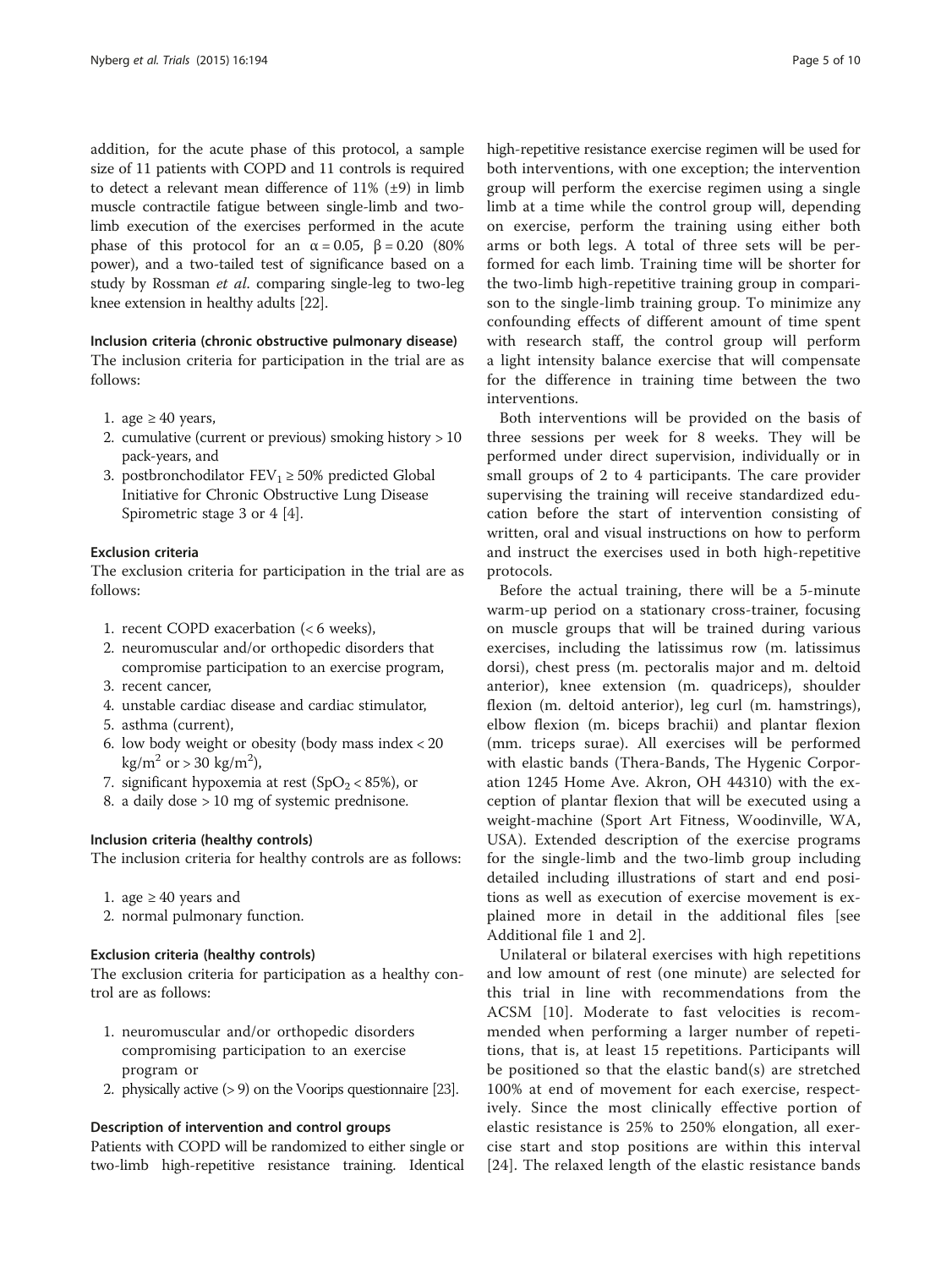from insertion are standardized to 85 cm for each side, pre-stretched 20 times to stabilize the material [\[25](#page-8-0)].

Individual starting resistance will be set at 25 repetition maximum (25 RM) in the different exercises. The resistance for each exercise and the progression of resistance will be individually determined. Progression will be done separately for the different exercises in accordance to ACSM recommendations [[10](#page-8-0)]. That is, a participant performing >30 repetitions will result in an increase in resistance. The criteria for progression should be fulfilled in two subsequent sessions or two out of three successive sessions. Resistance will be increased with approximately 10% by changing the tension of the resistance bands or adding weights to the weight machine [[10](#page-8-0)].

Cool down/stretching will consist of four stretching exercises for involved muscle groups. Holding each stretch 30 seconds to mild discomfort, two sets for each limb (that is, two minutes of active stretching for each muscle), in accordance to American College of Sports Medicine recommendations [\[26](#page-8-0)].

#### Procedure

Participants will perform three visits for the acute phase of the protocol. These visits are also used as baseline testing for patients with COPD who will contribute to the chronic phase of the protocol. The same evaluation will also be performed after the 8-week training program in patients with COPD. Pre- and post-tests will be performed at similar time of day, with the same rest between test occasions and between tests.

Since a subject's motivation may determine attainment of maximal effort [\[5](#page-8-0)], both pre- and post-tests are performed using standardized information and encouragement [[27](#page-8-0)]. No additional follow-up other than directly after end of intervention period is used within this trial. The perception of dyspnea and muscle fatigue will be measured with the modified Borg scale [[28\]](#page-8-0) before and directly after all physical tests as commonly and reliably used in patients with COPD [\[29,14,30](#page-8-0)].

#### Screening tests

During the first visit, all procedures will be explained and the informed consent form will be reviewed and signed. Participants will then fill the Voorips physical activity level questionnaire that is validated for elderly individuals [\[23](#page-8-0)] and applied to patients with COPD [[31](#page-8-0)]. Participants will complete pulmonary function assessment (plethysmography, spirometry) while being on their usual bronchodilator therapy. Anthropometric measurements will include height, weight, body composition and thigh subcutaneous skinfold. The latter is relevant for measurement of muscle oxygenation. Body composition will be assessed by bioelectrical impedance (InBody520, Body Composition Analyzer, Biospace, Seoul, Korea).

#### Outcome measures Functional tests

The 6MWT will be used to assess the primary outcome, walking distance [[32](#page-9-0)]. The walking course will be 30 meters in length, and the patients will be instructed in accordance to standardized guidelines [[33](#page-9-0)] to walk as far as possible in 6 minutes. One practice test will be performed to minimize the risk of learning effect. The highest walking distance of the two 6-min walks will be chosen as baseline value.

To measure unsupported upper limb endurance capacity the unsupported upper limb exercise test (UULEX) will be used [[34](#page-9-0)]. Participants will hold a plastic bar (0.2 kg), at shoulder width and will be asked to raise it from hip to the UULEX eight level chart for one minute at each level with a cadence of 30 movements per minute. If a patient reaches the highest level, the plastic bar will be replaced by a heavier one every minute. There are five different bar weights (0.2, 0.5, 1, 1.5, 2 Kg), and participants will continue on the highest level until symptom limitation.

#### Limb muscle function

Limb muscle function will be evaluated in two ways. Muscle strength and endurance will be evaluated during isokinetic knee extension and shoulder flexion using the Biodex Multi-Joint System 4 (Biodex Corp., Shirley, New York). Both knee extension and shoulder flexion will be performed unilaterally on the self-reported dominant side in accordance to manufacturer recommendations. In addition, knee extension will also be performed with both lower limbs in order to compare single to two-limb execution. Each movement will be performed 25 consecutive times using maximal effort during the concentric phase and relaxation during the eccentric phase. Two different aspects of muscle function will be measured. Peak torque from the highest contraction will be used for maximal strength and total work generated from all contractions will be used for endurance. The tests will be performed at an angular velocity of  $60^{\circ} \cdot s^{-1}$ , which is considered ideal for evaluating muscle strength in patients with COPD [\[35\]](#page-9-0) and is found reliable in endurance testing procedures [[36](#page-9-0)]. Before each test, participants will perform five submaximal contractions to familiarize themselves with the equipment and testing procedures, followed by 2 minutes of standardized rest [[27\]](#page-8-0). Shoulder flexion will be performed between 0° to 90° with the elbow extended and the forearm pronated. Knee extension will be performed between 90° flexion to maximal individual extension minus 5° to lower the risk for a passive resistance from the hamstrings muscles. No visual feedback is given during tests. Standardized encouragement will be given.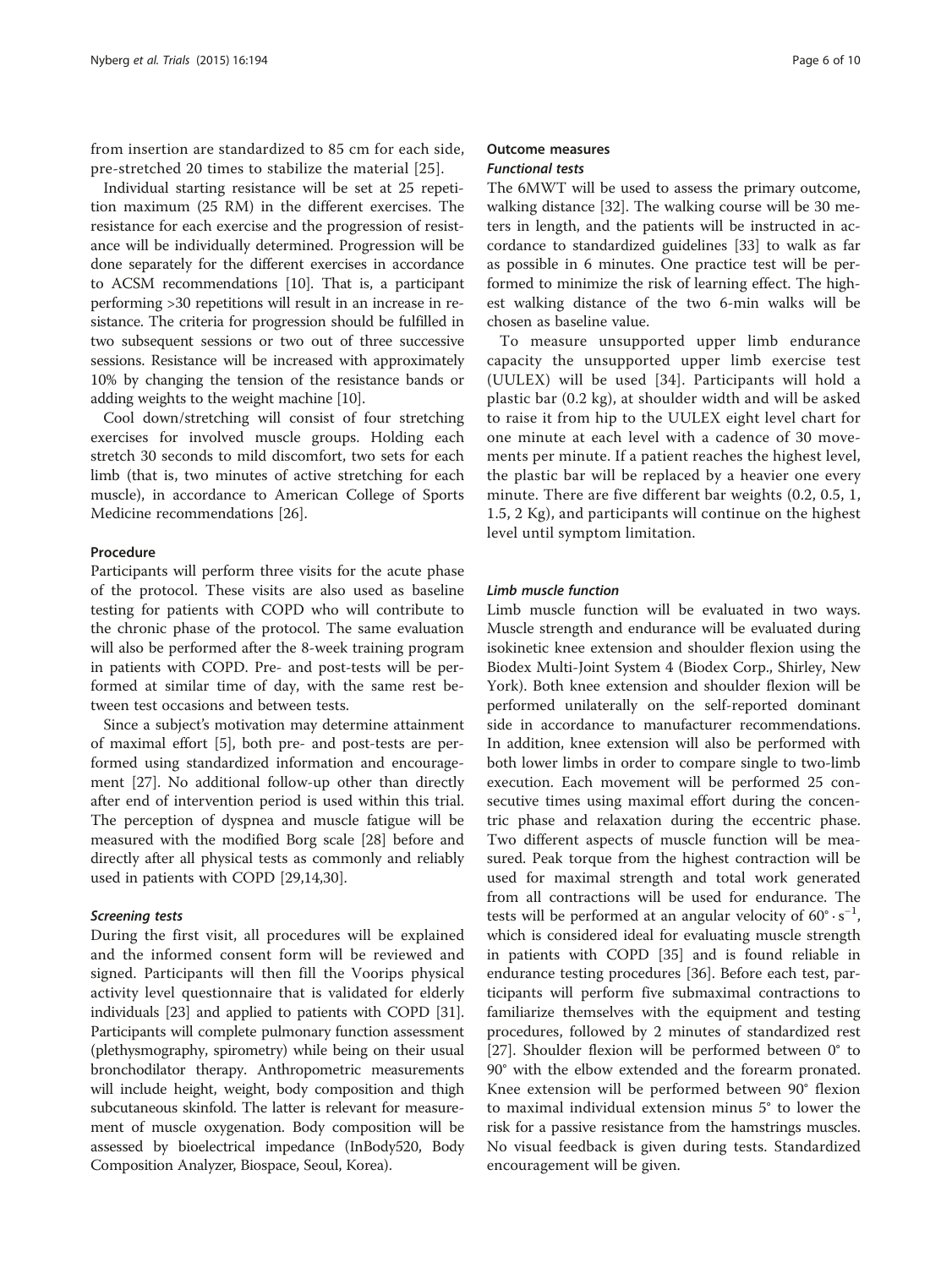Limb muscle function will also be evaluated, during visit two and three of the acute phase and during post assessment in the chronic phase, in the following six resistance exercises: latissimus row, chest press, knee extension, shoulder flexion, leg curl and elbow flexion [[37-40](#page-9-0)]. All exercises will be executed using elastic resistance bands (Thera-Bands, The Hygenic Corporation, Akron, OH, USA) and will be performed seated using the chair of the Biodex Multi-Joint System 4 (Biodex Corp., Shirley, New York, USA). The positioning of the participants will be adjusted so that the elastic resistance band(s) is stretched 100% at end of movement. During one visit all exercises will be performed once using one limb at a time, while during the other visit, exercises will be performed using two limbs simultaneously. The six exercises will be performed for a total of three sets with 2 minutes of rest between exercises and one minute of rest between sets. Participants will be instructed to contract their limb with maximal effort at each repetition, executing the maximal number of repetitions that can be performed. Speed of movement will be standardized to one second in the concentric phase and one second in the eccentric phase with the use of a Metronome. The loading in these exercises is determined from 25 RM tests performed during the first visit of the acute phase, executed in accordance to recommended guidelines [[41\]](#page-9-0). The loadings obtained from the 25 RM tests will also be considered start loading for the high-repetitive resistance training regimens in the chronic phase of this protocol.

In the acute phase and during post assessment in the chronic phase the following physiological variables will be measured while executing the latissimus row, chest press, knee extension, shoulder flexion, leg curl and elbow flexion exercises:

1. Muscle oxygenation

Muscle oxygenation will be acquired continuously using a surface electrode from a near-infrared spectroscopy system (NIRS) (OxiplexTS, ISS, Champaign, USA) placed on the skin muscle belly.

2. Cardiorespiratory response

Ventilatory and heart rate responses will be determined using a portable gas analysis system (Oxycon Mobile, Viasys Healthcare, Jaeger, Germany). Minute ventilation (VE) oxygen uptake  $(VO_2)$ , carbon dioxide excretion  $(VCO_2)$ , heart rate (HR), respiratory exchange ratio (RER) and pulsed oxygen saturation  $(SpO<sub>2</sub>)$  will be monitored. Arterial pressure and cardiac output will be noninvasively measured by a finger photoplethysmograpy device (BMEYE, Nexfin HD, Academic Medical Center, Amsterdam, The Netherlands).

#### 3. Muscle fatigability

Isometric knee extension will be assessed in two ways, first, by measuring the maximum voluntary isometric contraction (MVC), and second, by measuring supramaximal twitch tension (TW) from a series of twitch induced by magnetic stimulation of the femoral nerve (Magstim 200 monopulse Bistim; Magstim Co. Ltd., Whitland, Dyfed, Wales, UK). The occurrence of quadriceps fatigue induced by the exercise regimens will be quantified by measuring the fall in both MVC and TW 15 min after the highrepetitive resistance exercises. Exertional symptoms, that is, perceived dyspnea and muscle fatigue will be quantified with the modified Borg scale.

4. Exercise stimulus

The exercise stimulus will be quantified from the product of the number of repetitions and the training load. The area under the curve of the tension generated with the elastic bands over time of muscle contractions will also be calculated (BioPac Acknowledge software).

#### Muscle adaptation

A needle biopsy of the vastus lateralis, performed as described by Bergström and routinely done in our laboratory will be obtained before and after the 8-week intervention to investigate muscle adaptation to training (key proteins of IGF-1/PI3/AKT pathway, FOXOs, MuRF and MABx/ atrogin, fiber-type distribution, enzymatic activities and capillarization).

#### Quality of life and feasibility

Quality of life will be determined with the COPD Assessment test (CAT) [\[42](#page-9-0)] and the feasibility of the exercise regimens will be assessed by compliance (number of attended training session) and progression of intensity. The occurrence and severity of any adverse events will be recorded.

#### Randomization and blinding

To prevent foreknowledge of treatment assignment and to keep the allocation sequence concealed from the participants and the researchers, group allocation will be done after the completion of baseline and inclusion tests by an individual independent of the recruitment process using a randomly permuted blocks design with a computer random number generator. Randomization will be performed with a 1:1 allocation to the intervention or control group. The allocation sequence will be kept in an opaque, sealed and stapled envelope and will be kept concealed until end of outcome assessment. The envelope will be made impermeable to intense light by using aluminum foil inside and sealed using tamper-proof labels. Furthermore, the participants will be given repeated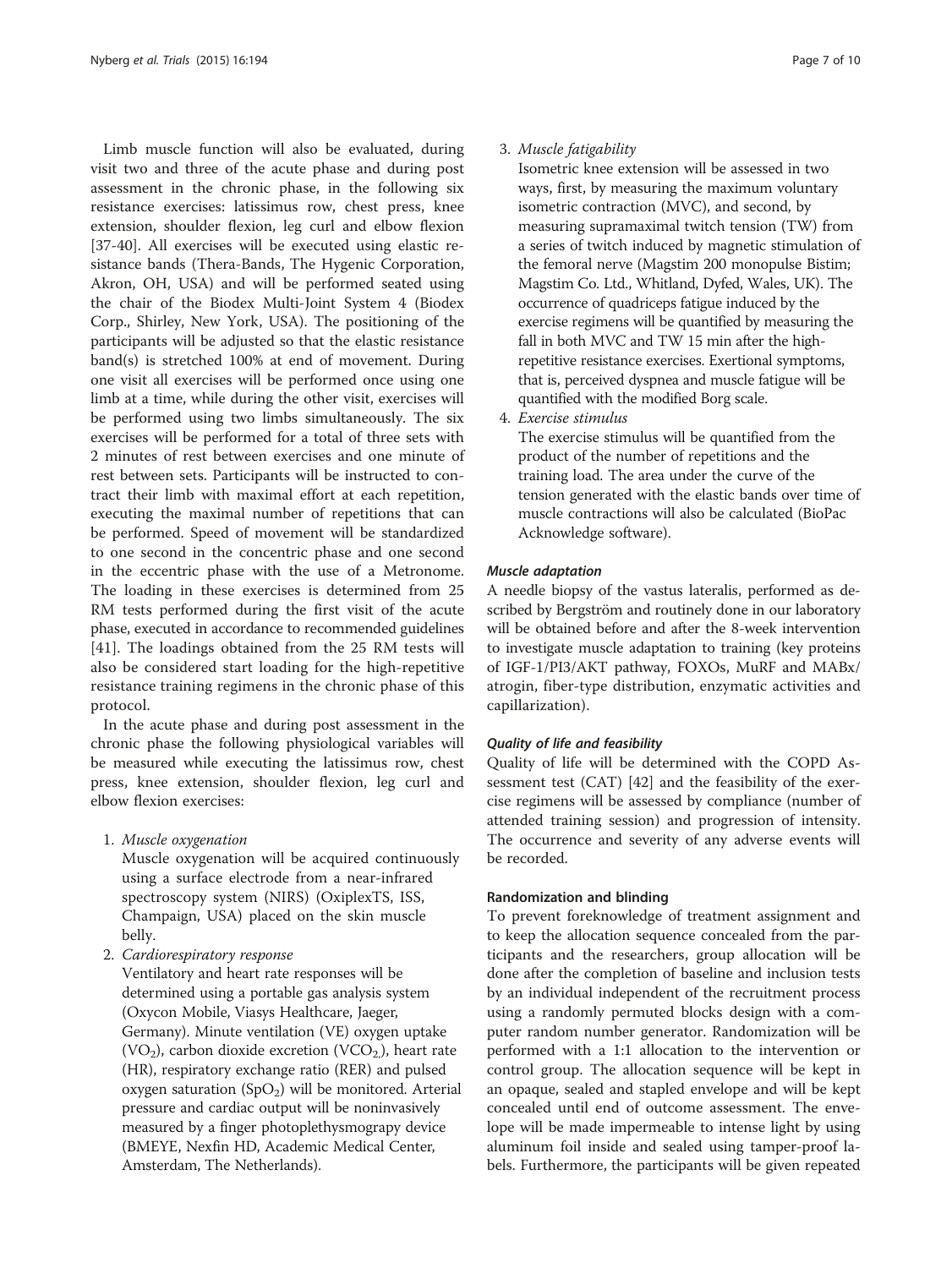<span id="page-7-0"></span>instructions not to reveal their group allocation to the outcome assessors. In case of failure in keeping the outcome assessor blinded (that is, a patient reveals his/her group allocation), a second trained outcome assessor will be available.

#### **Statistics**

The analysis of primary and secondary outcome measurements will include all randomized patients analyzed by their original group in accordance with intention-totreat. Within group and between group changes will be analyzed using linear mixed models. In addition, within the main analysis, an on-treatment analysis will be performed. On-treatment is defined as at least 75% compliance, in other words at least 18 training sessions. Mixed models will be used to handle missing outcome data. For comparison of single and two limb exercises student t-tests will be performed. A level of 0.05 will be considered valid for statistical significance. For data management and statistical analysis the IBM Statistical package for Social Science (SPSS) version 21.0 will be used.

#### Ethical approval and informed consent

The study has been approved by the Ethical Board of the Institut universitaire de cardiologie et de pneumologie de Québec: CER 21111. All participants will receive brief and comprehensible oral and written information in accordance to the Helsinki declaration [[43\]](#page-9-0). Informed, written consent is obtained from all participants before baseline testing.

#### **Discussion**

The prevention of limb muscle dysfunction in patients with COPD is considered of utmost importance [\[3](#page-8-0)]. However, the progressive increase in dyspnea during exercise training that is common in COPD [\[44](#page-9-0)] may limit patient's ability to achieve optimal exercise stimulus since it causes premature exercise limitation [\[11,12](#page-8-0)]. The origin of exertional dyspnea has been considered multifactorial [\[44](#page-9-0)], involving hyperinflation, increased work of breathing and inadequate energy supply to respiratory and limb muscles as well as intrinsic limb muscle dysfunction [\[45-48](#page-9-0)].

High-repetitive single limb resistance training, if compared to a control, may increase limb muscle function and functional exercise capacity in patients with COPD while minimizing the occurrence of limiting exertional symptoms [\[17,14\]](#page-8-0). However, no comparison to another exercise regimen has been performed and the intramuscular effects and mechanism of action of this exercise training regimen remain unclear. The proposed trial will give new knowledge to this research area by investigating the mechanisms and effects of single limb exercises in comparison to exercises incorporating a larger amount of muscle mass in patients with COPD and healthy individuals. The use of a single limb approach is novel in patients with COPD, and only a few studies have been published on the topic [[13](#page-8-0)[,49](#page-9-0)[,15,17,14](#page-8-0)]. Most studies have focused on aerobic exercises and in only one study was resistance training the main training modality [\[17,14](#page-8-0)]. The results from the proposed trial will provide further insights in the field of single limb training by 1) thoroughly assessing dyspnea and muscle specific responses in both upper and lower limbs during and after high-repetitive resistance training in patients with COPD; 2) investigating mechanisms of improvement behind single upper and lower limb elastic band resistance training; 3) examining acute effects of upper and lower limb single limb elastic band resistance training exercises; and 4) exploring muscle fatigability and the cardiorespiratory demand during such exercises. Acute effects and responses to exercise training have been investigated using comprehensive protocols and equipment that may not be suitable in clinical settings. The present project will assess the acute response to training using elastic bands, which should be widely available [\[17,14](#page-8-0)]. Furthermore, since both upper and lower limb muscles are impaired in patients with COPD and since the local effects of exercise training only occur in involved muscle, the incorporation of both upper and lower limbs is of great interest [\[13,](#page-8-0)[49](#page-9-0)[,15\]](#page-8-0). One ultimate goal is to learn how to optimize the effects of exercise training and how to customize the interventions in COPD. If, as we hypothesize, single-limb high-repetitive resistance training produces more fatigue and less dyspnea and as a result larger physiological adaptations than exercise involving larger muscle groups, this project may eventually influence how patients with COPD are trained. The results of this project will provide novel information that should be instrumental in individualizing patients' treatment in a way that could be easily implemented in clinical practice.

#### Trial registration

The clinical trial was registered before the enrollment of the first participant. Date of trial registration: 4 November 2014. The first participant was randomized on 10 November 2014. ClinicalTrials.gov identifier: NCT02283580. Trial registration has been based on the WHO registration advisory group minimal registration set [[50](#page-9-0)].

# Trial status

The trial was recruiting participants at the time of submission of this protocol 06 January 2015.

# Additional files

[Additional file 1:](http://www.trialsjournal.com/content/supplementary/s13063-015-0698-x-s1.pdf) Exercise program single-limb group. Description of data: Detailed description of exercise program (warm-up, exercises and stretching) for single-limb group including illustrations of start and end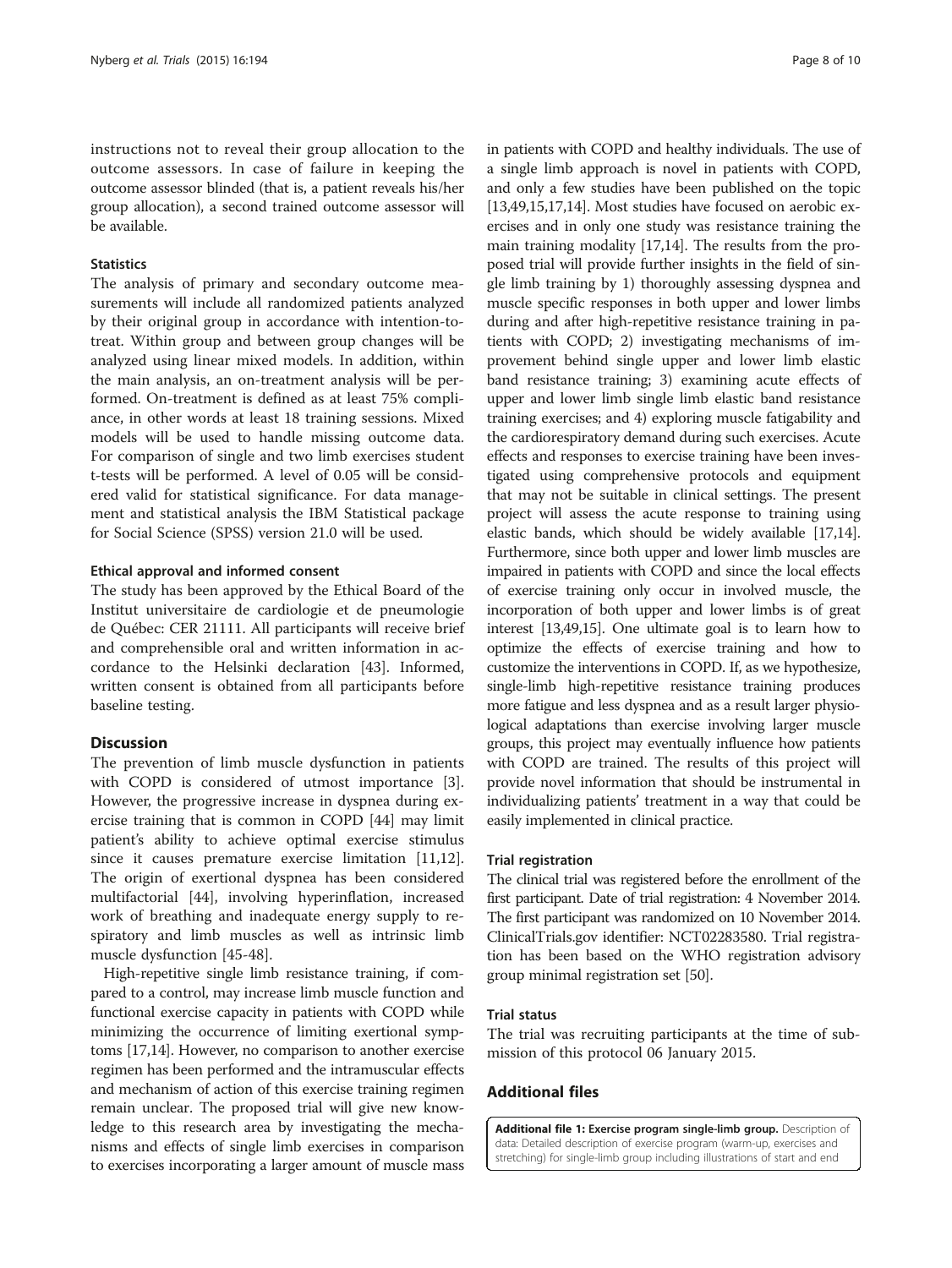<span id="page-8-0"></span>positions and muscles involved in each exercise. Information on number of sets, repetitions in each set, rest, speed of movement and execution of exercise movements.

[Additional file 2:](http://www.trialsjournal.com/content/supplementary/s13063-015-0698-x-s2.pdf) Exercise program two-limb group. Description of data: Detailed description of exercise program (warm-up, exercises and stretching) for two-limb group including illustrations of start and end positions and muscles involved in each exercise. Information on number of sets, repetitions in each set, rest, speed of movement and execution of exercise movements.

#### Abbreviations

COPD: Chronic obstructive pulmonary disease; RM: Repetition maximum; UULEX: Unsupported upper limb exercise test.

#### Competing interest

The authors declare that they have no competing interests.

#### Authors' contributions

AN has made direct and substantial contribution to this work providing the project idea, by conceiving and designing the study, training program and trial protocol, writing the trial protocol and approving the final version of the manuscript. DS has made direct and substantial contribution to this work in designing the study, providing critical revisions that are important for the intellectual content of the protocol and approving the final version of the manuscript. MM has made direct and substantial contribution to this work in the designing of the study, providing critical revisions that are important for the intellectual content of the protocol and approving the final version of the manuscript. FM has made direct and substantial contribution to this work in designing the study and trial protocol, providing critical revisions that are important for the intellectual content of the protocol and approving the final version of the manuscript. All authors read and approved the final manuscript.

#### Acknowledgement

The study is funded with grants from the CIHR/GSK Research Chair on COPD, Université Laval and The Swedish Heart and Lung Foundation.

#### Author details

<sup>1</sup>Centre de recherche de l'Institut universitaire de cardiologie et de pneumologie de Québec, 2725, chemin Sainte-Foy, Québec G1V 4G5, .<br>Canada. <sup>2</sup>Département de réadaptation, Faculté de médecine, Université Laval, 1050, avenue de la Médecine, Québec G1V 0A6, Canada. <sup>3</sup>Département de médecine, Faculté de médecine, Université Laval, 1050, avenue de la Médecine, Québec G1V0A6, Canada.

#### Received: 7 January 2015 Accepted: 31 March 2015 Published online: 27 April 2015

#### References

- 1. Houchen L, Steiner MC, Singh SJ. How sustainable is strength training in chronic obstructive pulmonary disease? Physiotherapy. 2009;95:1–7.
- 2. O'Shea SD, Taylor NF, Paratz J. Peripheral muscle strength training in COPD: a systematic review. Chest. 2004;126:903–14.
- 3. Burtscher M. Exercise Limitations by the Oxygen Delivery and Utilization Systems in Aging and Disease: Coordinated Adaptation and Deadaptation of the Lung-Heart Muscle Axis - A Mini-Review. Gerontology. 2013;59:289–96.
- 4. Rabe KF, Hurd S, Anzueto A, Barnes PJ, Buist SA, Calverley P, et al. Global strategy for the diagnosis, management, and prevention of chronic obstructive pulmonary disease: GOLD executive summary. Am J Respir Crit Care Med. 2007;176:532–55.
- 5. Serres I, Gautier V, Varray A, Prefaut C. Impaired skeletal muscle endurance related to physical inactivity and altered lung function in COPD patients. Chest. 1998;113:900–5.
- 6. Gosselink R, Troosters T, Decramer M. Peripheral muscle weakness contributes to exercise limitation in COPD. Am J Respir Crit Care Med. 1996;153:976–80.
- 7. Seymour JM, Spruit MA, Hopkinson NS, Natanek SA, Man WD, Jackson A, et al. The prevalence of quadriceps weakness in COPD and the relationship with disease severity. Eur Respir J. 2010;36:81–8.
- O'Shea SD, Taylor NF, Paratz JD. Progressive resistance exercise improves muscle strength and may improve elements of performance of daily activities for people with COPD: a systematic review. Chest. 2009;136:1269–83.
- 9. Van't Hul A, Harlaar J, Gosselink R, Hollander P, Postmus P, Kwakkel G. Quadriceps muscle endurance in patients with chronic obstructive pulmonary disease. Muscle Nerve. 2004;29:267–74.
- 10. American College of Sports Medicine position stand. Progression models in resistance training for healthy adults. Med Sci Sports Exerc. 2009;41:687–708.
- 11. Mador MJ. Exercise training in patients with COPD: one leg is better than two? Chest. 2008;133:337–9.
- 12. Goldstein RS, Hill K, Brooks D, Dolmage TE. Pulmonary rehabilitation: a review of the recent literature. Chest. 2012;142:738–49.
- 13. Dolmage TE, Goldstein RS. Effects of one-legged exercise training of patients with COPD. Chest. 2008;133:370–6.
- 14. Nyberg A, Lindstrom B, Rickenlund A, Wadell K. Low-load/high-repetition elastic band resistance training in patients with COPD: a randomized, controlled, multicenter trial. Clin Respir J. 2014. doi:10.1111/crj.12141.
- 15. Bronstad E, Rognmo O, Tjonna AE, Dedichen HH, Kirkeby-Garstad I, Haberg AK, et al. High-intensity knee extensor training restores skeletal muscle function in COPD patients. Eur Respir J. 2012;40:1130–6.
- 16. Nyberg A, Lindstrom B, Wadell K. Assessing the effect of high-repetitive single limb exercises (HRSLE) on exercise capacity and quality of life in patients with chronic obstructive pulmonary disease (COPD): study protocol for randomized controlled trial. Trials. 2012;13:114.
- 17. Nyberg A, Lindstrom B, Wadell K. A Cohort Study to Evaluate the Feasibility of Low Load/High Repetition Elastic Band Resistance Training for People with Chronic Obstructive Pulmonary Disease. Novel Physiotherpies. J Nov Physiother. 2014;4:190.
- 18. Burtin C, Saey D, Saglam M, Langer D, Gosselink R, Janssens W, et al. Effectiveness of exercise training in patients with COPD: the role of muscle fatigue. Eur Respir J. 2012;40:338–44.
- 19. Moher D, Hopewell S, Schulz KF, Montori V, Gotzsche PC, Devereaux PJ, et al. CONSORT 2010 Explanation and Elaboration: updated guidelines for reporting parallel group randomised trials. J Clin Epidemiol. 2010;63:e1–e37.
- 20. Boutron I, Moher D, Altman DG, Schulz KF, Ravaud P. Extending the CONSORT statement to randomized trials of nonpharmacologic treatment: explanation and elaboration. Ann Intern Med. 2008;148:295–309.
- 21. Puhan MA, Siebeling L, Frei A, Zoller M, Bischoff-Ferrari H, Ter Riet G. No association of 25-hydroxyvitamin D with exacerbations in primary care patients with COPD. Chest. 2014;145:37–43.
- 22. Rossman MJ, Garten RS, Venturelli M, Amann M, Richardson RS. The role of active muscle mass in determining the magnitude of peripheral fatigue during dynamic exercise. Am J Physiol Regul Integr Comp Physiol. 2014;306:934–40.
- 23. Voorrips LE, Ravelli AC, Dongelmans PC, Deurenberg P, Van Staveren WA. A physical activity questionnaire for the elderly. Med Sci Sports Exerc. 1991;23:974–9.
- 24. Page P, Ellenbecker ST. The scientific and clinical application of elastic resistance. Champaign, IL: Human Kinetics; 2003.
- 25. Patterson RM, Stegink Jansen CW, Hogan HA, Nassif MD. Material properties of Thera-Band Tubing. Phys Ther. 2001;81:1437–45.
- 26. ACSM. American College of Sports Medicine Position Stand. The recommended quantity and quality of exercise for developing and maintaining cardiorespiratory and muscular fitness, and flexibility in healthy adults. Med Sci Sports Exerc. 1998;30:975–91.
- 27. Janaudis-Ferreira T, Wadell K, Sundelin G, Lindstrom B. Thigh muscle strength and endurance in patients with COPD compared with healthy controls. Respir Med. 2006;100:1451–7.
- 28. Borg GA. Psychophysical bases of perceived exertion. Med Sci Sports Exerc. 1982;14:377–81.
- 29. Jensen D, Amjadi K, Harris-McAllister V, Webb KA, O'Donnell DE. Mechanisms of dyspnoea relief and improved exercise endurance after furosemide inhalation in COPD. Thorax. 2008;63:606–13.
- 30. Martinez JA, Straccia L, Sobrani E, Silva GA, Vianna EO, Filho JT. Dyspnea scales in the assessment of illiterate patients with chronic obstructive pulmonary disease. Am J Med Sci. 2000;320:240–3.
- 31. Coronell C, Orozco-Levi M, Mendez R, Ramirez-Sarmiento A, Galdiz JB, Gea J. Relevance of assessing quadriceps endurance in patients with COPD. Eur Respir J. 2004;24:129–36.